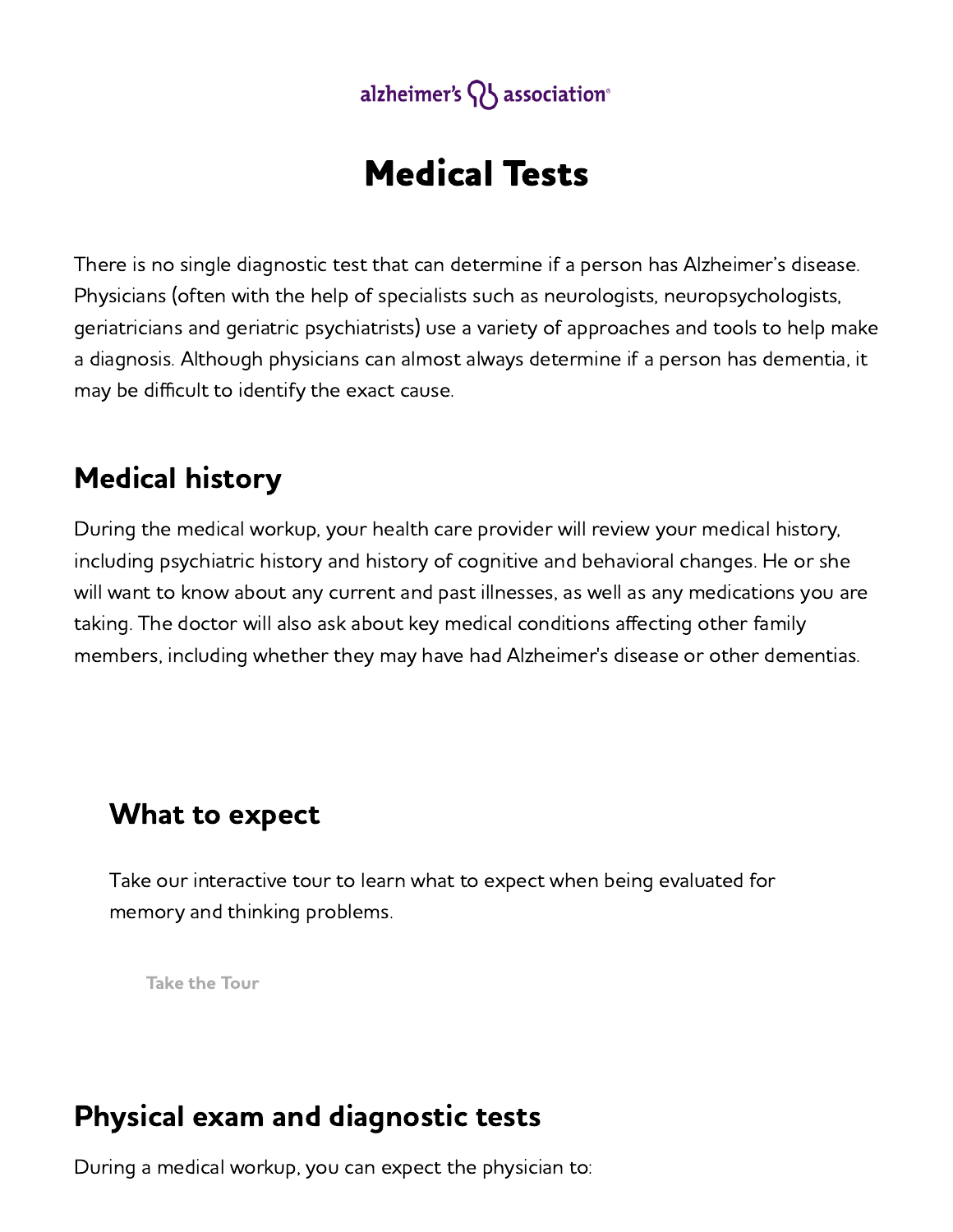- Ask about diet, nutrition and use of alcohol.
- Review all medications. (Bring a list or the containers of all medicines currently being taken, including over-the-counter drugs and supplements.)
- Check blood pressure, temperature and pulse.
- Listen to the heart and lungs.
- Perform other procedures to assess overall health.
- Collect blood or urine samples for laboratory testing.

Information from a physical exam and laboratory tests can help identify health issues that can cause symptoms of dementia. Common causes of dementia-like symptoms are depression, untreated sleep apnea, delirium, side effects of medications, thyroid problems, certain vitamin deficiencies and excessive alcohol consumption. Unlike Alzheimer's and other dementias, these conditions often may be reversed with treatment.

# Be prepared for the doctor to ask:

- What kind of symptoms have you noticed?
- When did they begin?
- How often do they happen?
- Have they gotten worse?

The doctor may also ask a family member to provide input about changes in your thinking skills and behavior. Use our Doctor Visit [Checklist](https://www.alz.org/media/Documents/doctor-visit-checklist.pdf) (PDF) to get ready for your appointment.

If the diagnosis is Alzheimer's or another dementia, you are not alone. Join our free online community [AlzConnected](https://www.alzconnected.org/) to share questions, experiences and practical tips via message boards and live chat rooms.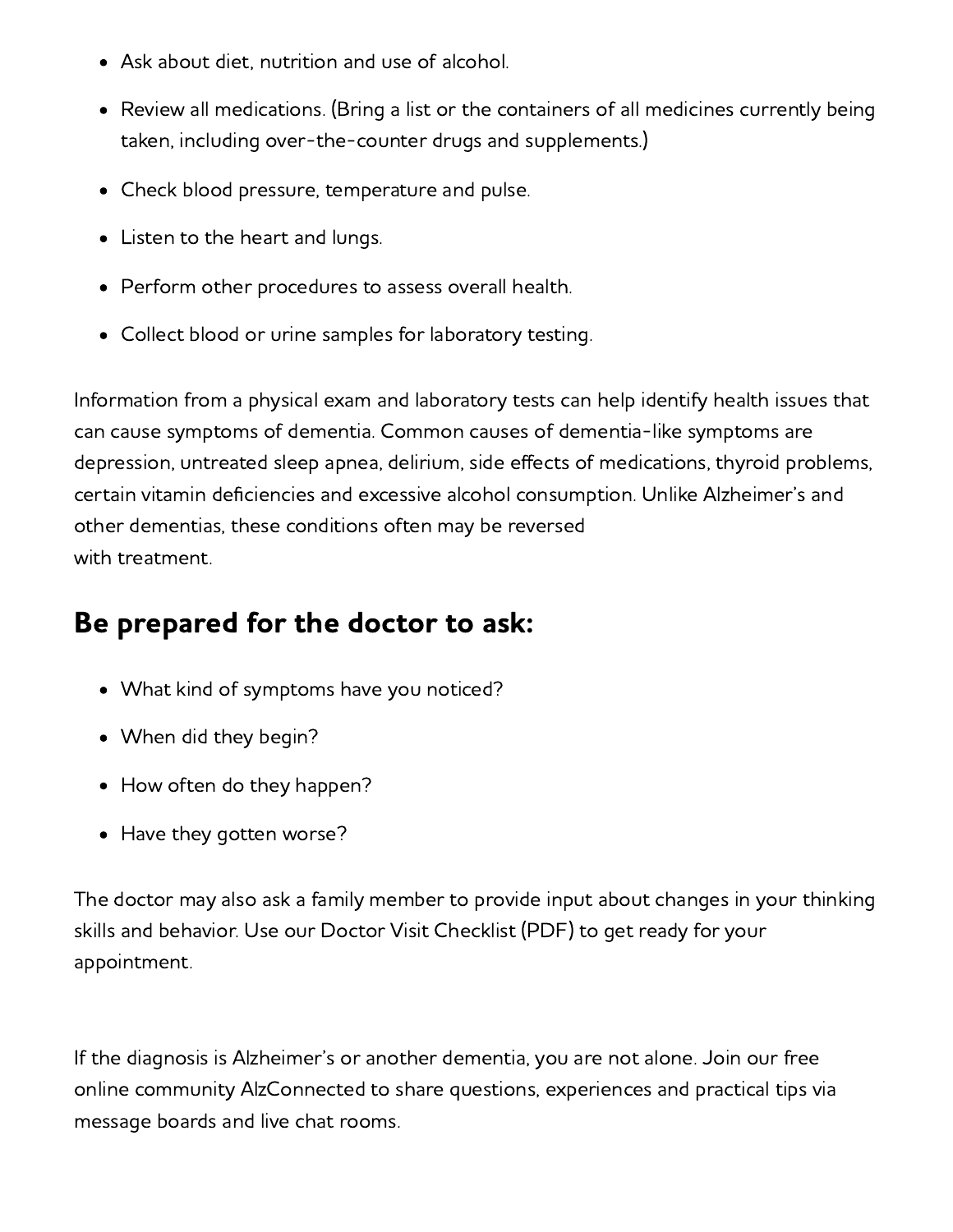# Neurological exam

During a neurological exam, the physician will closely evaluate the person for problems that may signal brain disorders other than Alzheimer's. The doctor will look for signs of small or large strokes, Parkinson's disease, brain tumors, fluid accumulation on the brain, and other illnesses that may impair memory or thinking.

The physician will test:

If the evaluation does not indicate Alzheimer's disease or another dementia, but the symptoms continue to get worse over time, your doctor may need to order more tests, or you may wish to get a second opinion.

- Reflexes.
- Coordination, muscle tone and strength.
- Eye movement.
- Speech.
- Sensation.

The neurological exam may also include a brain [imaging](#page-5-0) study.

Learn more: What Is [Alzheimer's?](https://www.alz.org/alzheimers-dementia/what-is-alzheimers), What Is [Dementia?](https://www.alz.org/alzheimer-s-dementia/what-is-dementia), Types of [Dementia.](https://www.alz.org/alzheimers-dementia/what-is-dementia/types-of-dementia)

## Home screening tests for dementia

A number of dementia screening tests have been marketed directly to consumers. None of these tests have been scientifically proven to be accurate. Furthermore, the tests can have false-positive results, meaning that individuals can have results saying they have dementia when in fact they do not. This is extremely unlikely to happen if the individual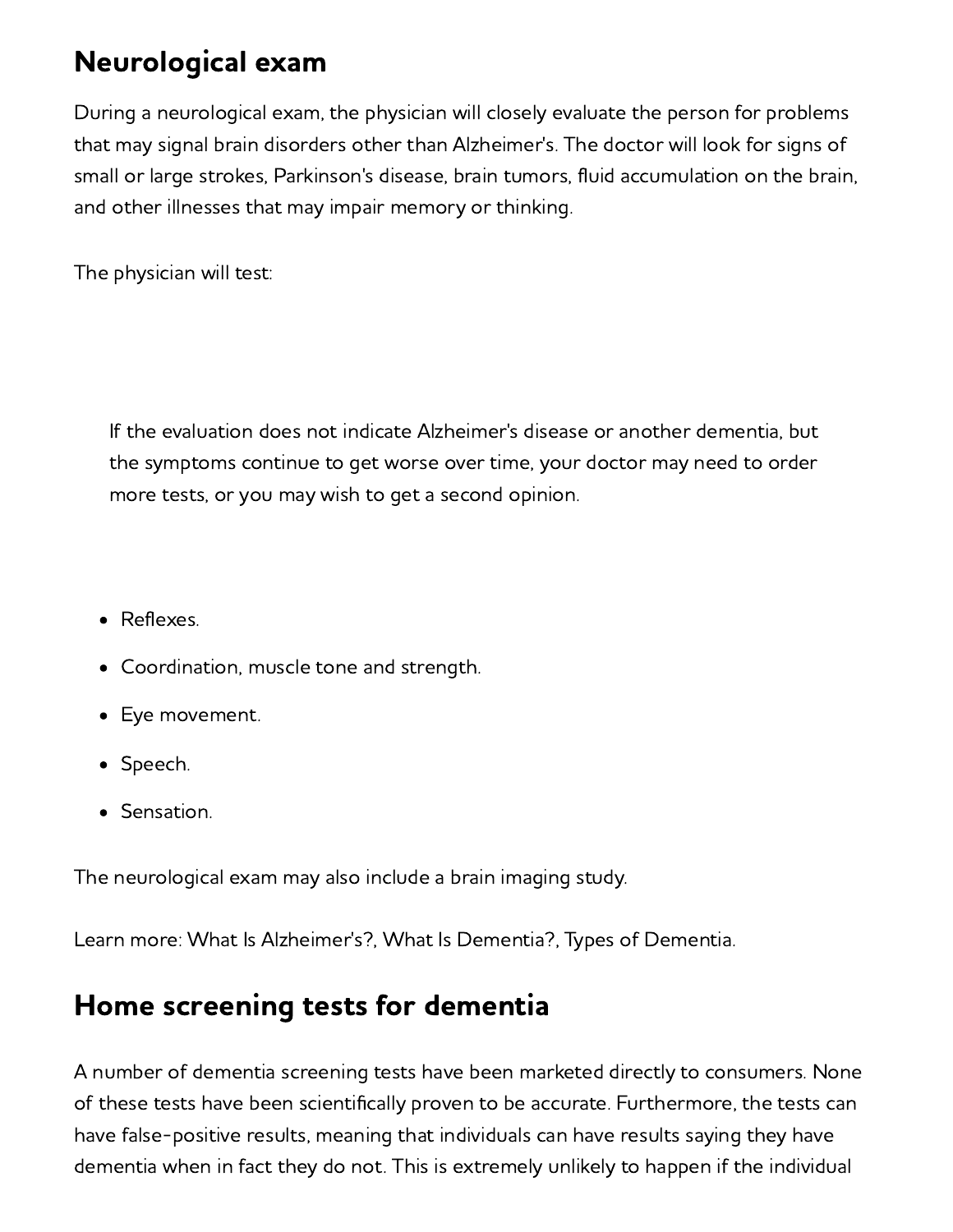visits a physician to seek care and potential diagnosis. For these and other reasons, the Alzheimer's Association believes that home screening tests cannot and should not be used as a substitute for a thorough examination by a skilled doctor. The whole process of assessment and diagnosis should be carried out within the context of an ongoing relationship with a responsible and qualified health care professional.

## Mental status tests

Mental status testing evaluates memory, ability to solve simple problems and other thinking skills. Such tests give an overall sense of whether a person:

- Is aware of symptoms.
- Knows the date, time, and where he or she is.
- Can remember a short list of words, follow instructions and do simple calculations.

### Mini-Mental State Exam (MMSE) and the Mini-Cog test

The MMSE and Mini-Cog test are two commonly used assessments.

During the MMSE, a health professional asks a patient a series of questions designed to test a range of everyday mental skills. The maximum MMSE score is 30 points. A score of 20 to 24 suggests mild dementia, 13 to 20 suggests moderate dementia, and less than 12 indicates severe dementia. On average, the MMSE score of a person with Alzheimer's declines about two to four points each year.

During the Mini-Cog, a person is asked to complete two tasks:

- 1. Remember and a few minutes later repeat the names of three common objects.
- 2. Draw a face of a clock showing all 12 numbers in the right places and a time specified by the examiner.

The results of this brief test can help a physician determine if further evaluation is needed.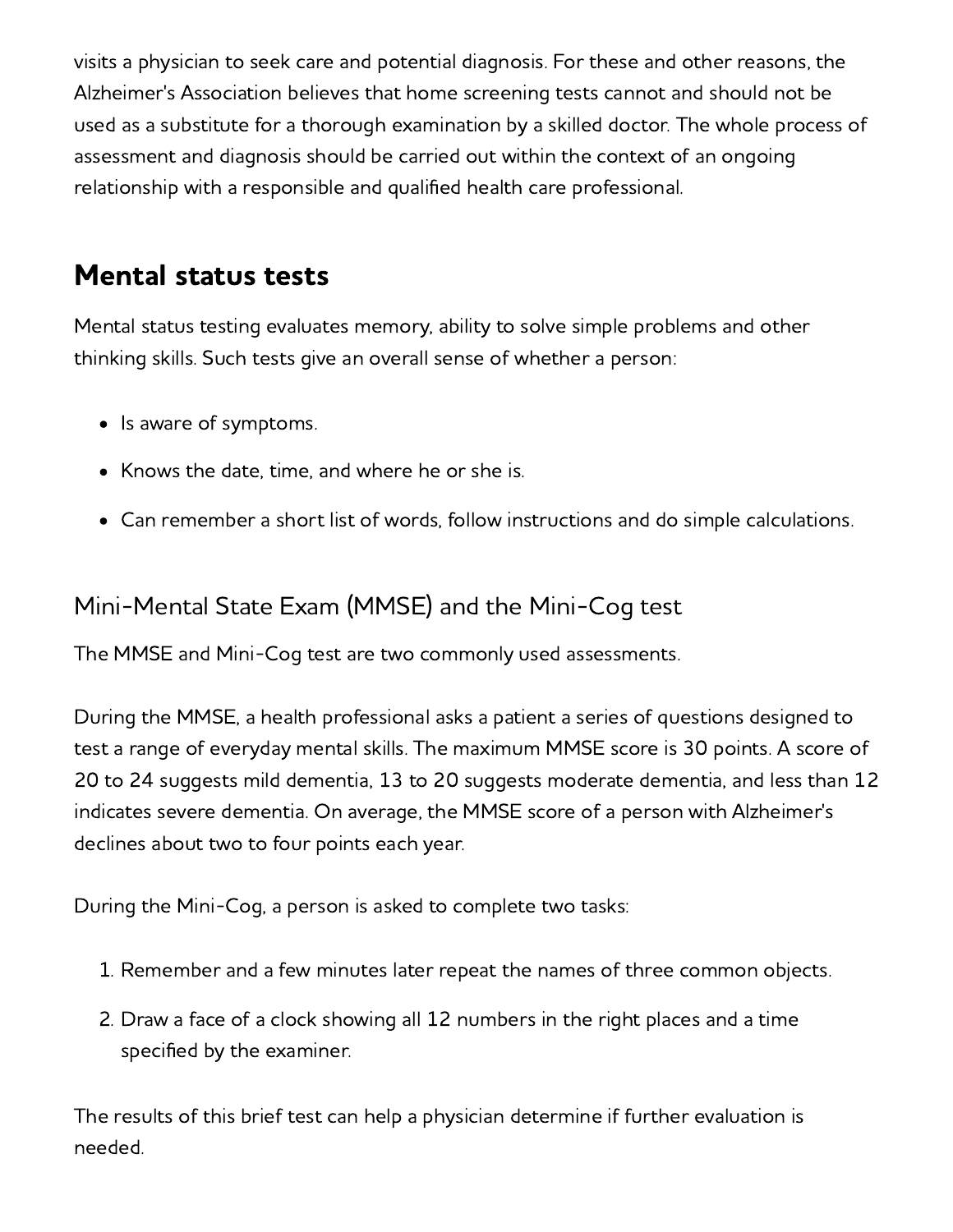### Computerized tests cleared by the FDA

A growing area of research is the development of devices to administer computer-based tests of thinking, learning and memory, called cognitive tests.

The U.S. Food and Drug Administration (FDA) has cleared several computerized cognitive testing devices for marketing. These are the Cantab Mobile, Cognigram, Cognivue, Cognision and Automated Neuropsychological Assessment Metrics (ANAM) devices.

Some physicians use computer-based tests such as these in addition to the MMSE and Mini-Cog. Computerized tests have several advantages, including giving tests exactly the same way each time. Using both clinical tests and computer-based tests can give physicians a clearer understanding of cognitive difficulties experienced by patients.

### Mood assessment

In addition to assessing mental status, the doctor will evaluate a person's sense of wellbeing to detect depression or other mood disorders that can cause memory problems, loss of interest in life, and other symptoms that can overlap with dementia.

# Genetic testing

Researchers have identified certain genes that increase the risk of developing Alzheimer's and other rare "deterministic" genes that directly cause Alzheimer's. Although genetic tests are available for some of these genes, health professionals do not currently recommend routine genetic testing for Alzheimer's disease.

Risk genes: While there is a blood test for APOE-e4, the strongest risk gene for Alzheimer's, this test is mainly used in clinical trials to identify people at higher risk of developing Alzheimer's. Carrying this gene mutation only indicates a greater risk; it does not indicate whether a person will develop Alzheimer's or whether a person has Alzheimer's. Genetic testing for APOE-e4 is controversial and should only be undertaken after discussion with a physician or genetic counselor.

Deterministic genes: Testing also is available for genes that cause autosomal dominant Alzheimer's disease (ADAD) or "familial Alzheimer's," a rare form of Alzheimer's that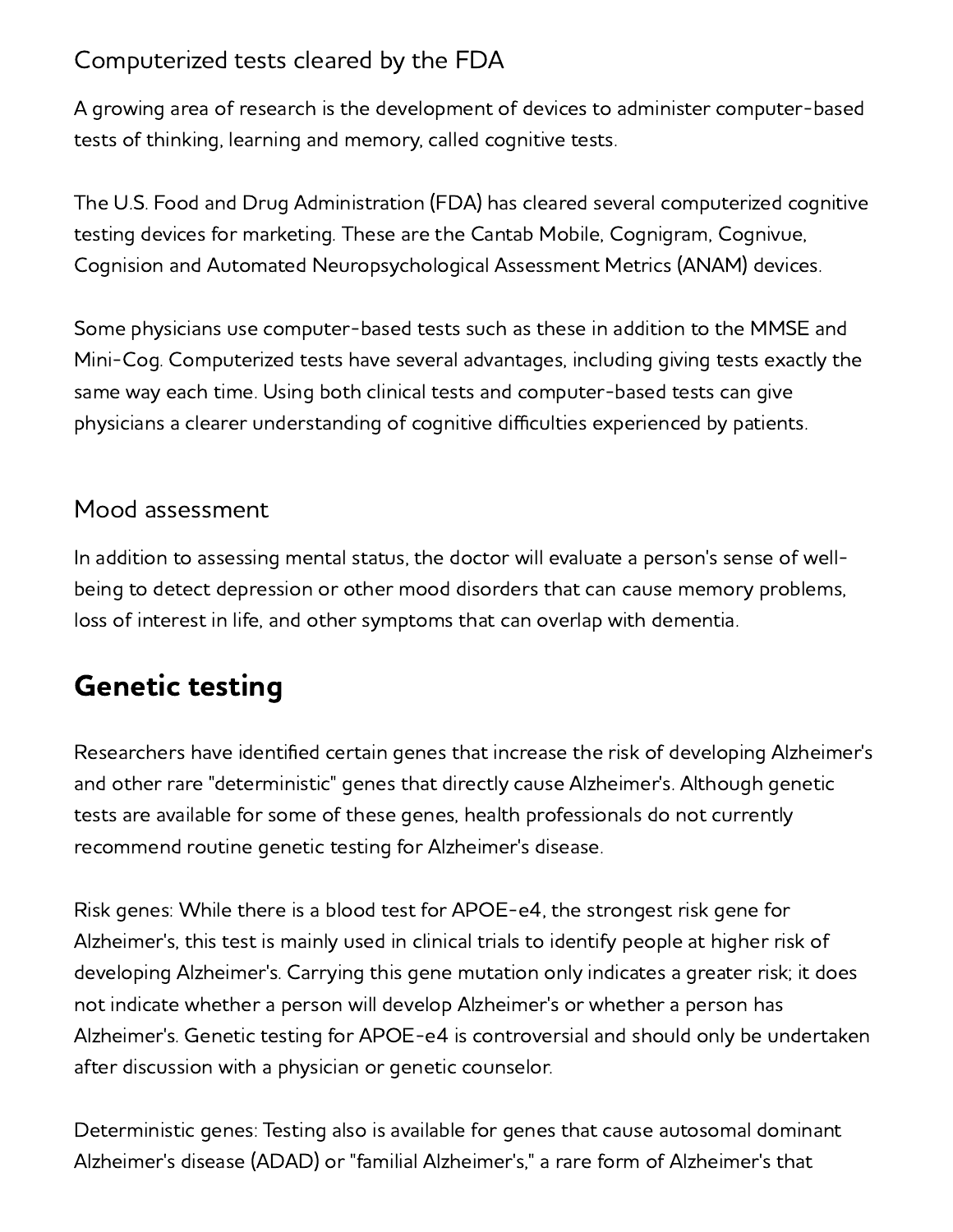accounts for 1 percent or less of all cases. ADAD runs strongly in families and tends to begin earlier in life, sometimes as early as one's 30s. Many people in these families do not wish to know their genetic status, but some get tested to learn whether they will eventually develop the disease. Some ADAD families have joined clinical studies to help researchers better understand Alzheimer's.

Learn more: [Genetic](https://www.alz.org/media/Documents/alzheimers-dementia-genetic-testing-ts.pdf) Testing Fact Sheet (PDF) and Genetics and [Alzheimer's](https://www.alz.org/alzheimers-dementia/what_is_alzheimers_(1)/risk-factors/genetics).

# <span id="page-5-0"></span>Brain imaging

A standard medical workup for Alzheimer's disease often includes [structural](https://www.alz.org/alzheimers-dementia/research_progress/earlier-diagnosis?#imaging) imaging with magnetic resonance imaging (MRI) or computed tomography (CT). These tests are primarily used to rule out other conditions that may cause symptoms similar to Alzheimer's but require different treatment. Structural imaging can reveal tumors, evidence of small or large strokes, damage from severe head trauma, or a buildup of fluid in the brain.

In some circumstances, a doctor may use brain imaging tools to find out if the individual has high levels of beta-amyloid, a hallmark of Alzheimer's; normal levels would suggest Alzheimer's is not the cause of dementia.

Imaging technologies have revolutionized our understanding of the structure and function of the living brain. Researchers are studying other brain imaging techniques so they can better diagnose and track the progress of Alzheimer's.

### Other pages in How is Alzheimer's Disease Diagnosed?

#### [Approaching](https://www.alz.org/alzheimers-dementia/memory-loss-concerns) Memory Loss Concerns

### [Coronavirus](https://www.alz.org/alzheimers-dementia/coronavirus-covid-19) (COVID-19) Alzheimer's and Dementia

#### Dementia vs. [Alzheimer's](https://www.alz.org/alzheimers-dementia/Difference-Between-Dementia-and-Alzheimer-s) Disease: What is the Difference?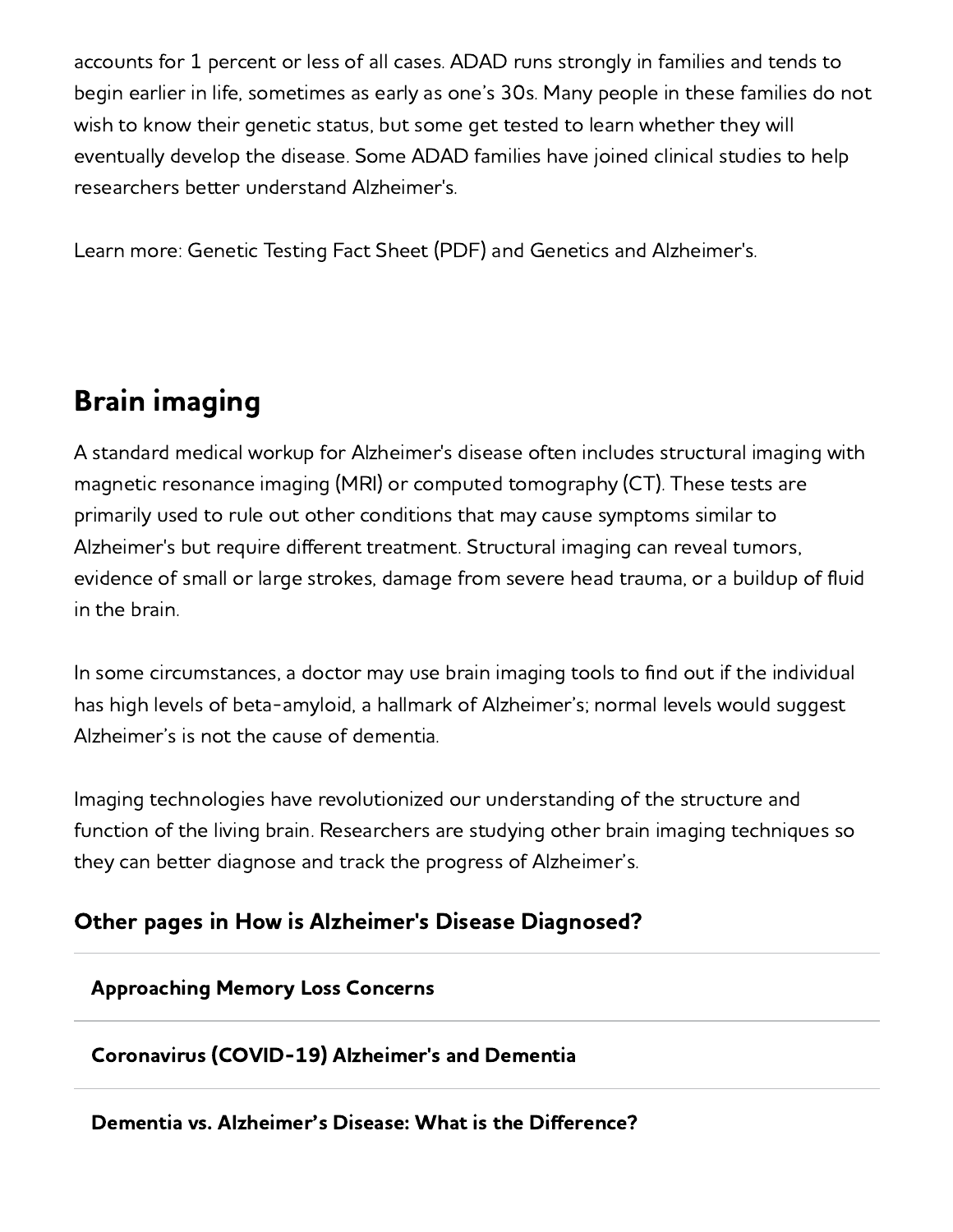#### What is [Alzheimer's](https://www.alz.org/alzheimers-dementia/what-is-alzheimers) Disease?

#### What Is [Dementia?](https://www.alz.org/alzheimers-dementia/What-is-Dementia)

#### Facts and [Figures](https://www.alz.org/alzheimers-dementia/Facts-Figures)

#### 10 Early Signs and Symptoms of [Alzheimer's](https://www.alz.org/alzheimers-dementia/10_signs)

#### Stages of [Alzheimer's](https://www.alz.org/alzheimers-dementia/Stages)

#### r How is [Alzheimer's](https://www.alz.org/CMSWebParts/ALZ/Menu/#1932) Disease Diagnosed?

#### r [Medical](https://www.alz.org/alzheimers-dementia/Diagnosis/Medical_Tests) Tests

Why Get [Checked?](https://www.alz.org/alzheimers-dementia/Diagnosis/Why-Get-Checked)

[Visiting](https://www.alz.org/alzheimers-dementia/Diagnosis/Visiting-Your-Doctor) Your Doctor

Life After [Diagnosis](https://www.alz.org/alzheimers-dementia/Diagnosis/Life-After-Diagnosis)

#### **[Treatments](https://www.alz.org/alzheimers-dementia/Treatments)**

#### [Research](https://www.alz.org/alzheimers-dementia/Research_Progress) and Progress

Related Pages